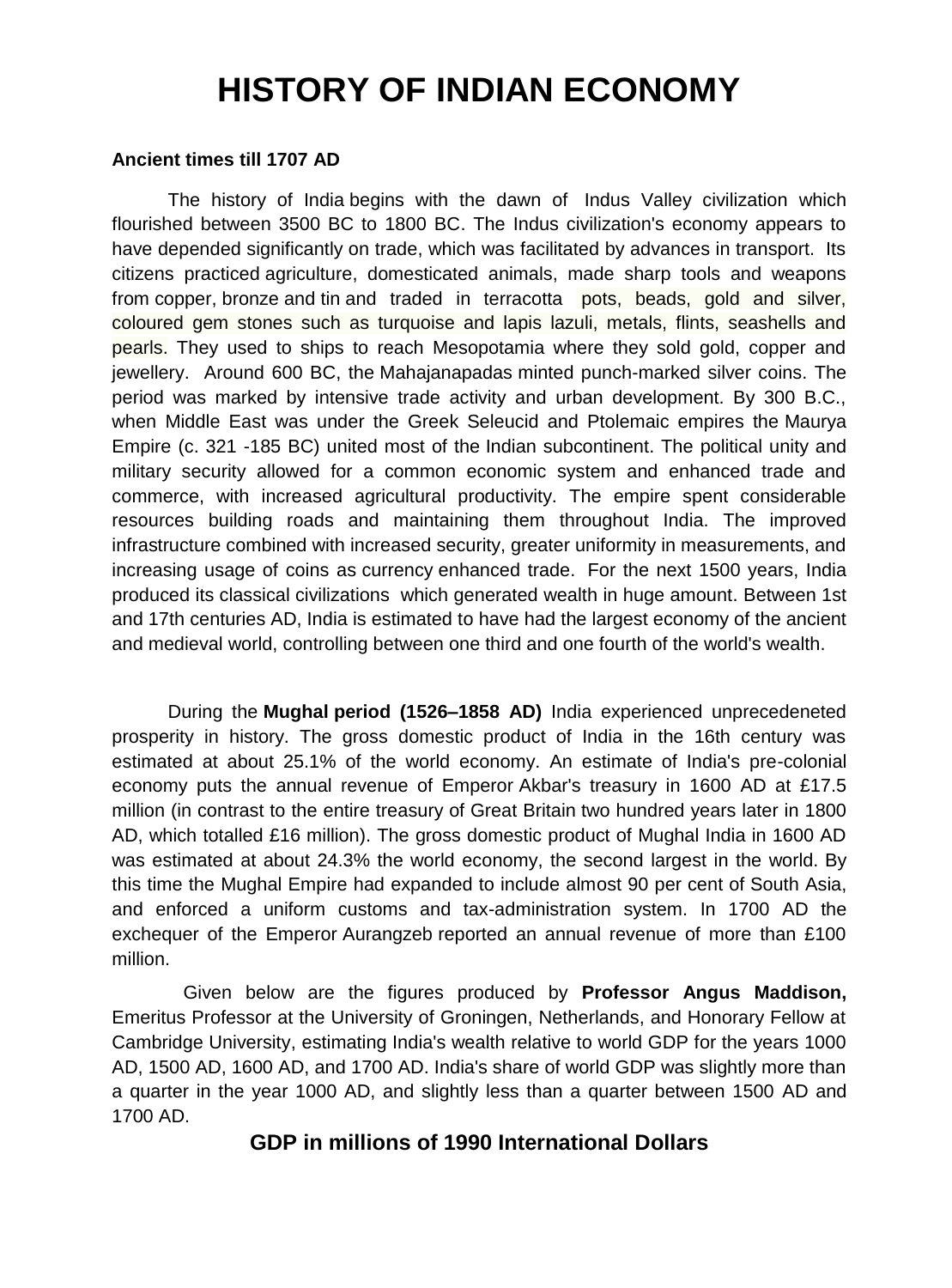| Years              | <b>1000AD</b> | <b>1500 AD</b> | <b>1600 AD</b> | <b>1700 AD</b> |
|--------------------|---------------|----------------|----------------|----------------|
| <b>India</b>       | 33,750        | 60,500         | 74,250         | 90,750         |
| China              | 26,550        | 61,800         | 96,000         | 82,800         |
| <b>West Europe</b> | 10,165        | 44,345         | 65,955         | 83,395         |
| <b>World Total</b> | 116,790       | 247,116        | 329,417        | 371,369        |

In the 18th century, Mughals were replaced by the [Marathas](http://en.wikipedia.org/wiki/Maratha_Empire) in much of central India while the other small regional kingdoms who were mostly late Mughal tributaries such as the [Nawabs](http://en.wikipedia.org/wiki/Nawab) in the north and the [Nizams](http://en.wikipedia.org/wiki/Nizam) in the south. The British imperial empire began to grow in India in the middle of  $18<sup>th</sup>$  Century. The phase of decline of Indian industry set in.

# **British rule**

The British East India Company whose political power gradually expanded in India from 1757 onwards, used huge revenue generated by the provinces under its rule for purchasing Indian raw materials, spices and goods. Thus the continuous inflow of bullion that used to come into India on account of foreign trade stopped altogether. The Colonial government used land revenue for waging wars in India and Europe leaving little for development of India. In short span of 80 years (1780-1860 AD) under Colonial rule, India changed from being an exporter of processed goods for which it received payment in [bullion,](http://en.wikipedia.org/wiki/Bullion) to being an exporter of [raw materials](http://en.wikipedia.org/wiki/Raw_materials) and a buyer of [manufactured](http://en.wikipedia.org/wiki/Manufactured_goods)  [goods.](http://en.wikipedia.org/wiki/Manufactured_goods) More specifically, in the 1750s, mostly fine cotton and silk was exported from India to markets in Europe, Asia, and Africa; by 1850s raw materials, which chiefly consisted of raw cotton, opium, and indigo, accounted for most of India's exports.

The ruthless exploitation under British colonial rule completely devastated India"s economy. India"s population was subject to frequent famines, had one of the world's lowest [life expectancies,](http://en.wikipedia.org/wiki/Life_expectancy) suffered from pervasive [malnutrition](http://en.wikipedia.org/wiki/Malnutrition) and was largely [illiterate.](http://en.wikipedia.org/wiki/Illiterate) As per British economist, [Angus Maddison](http://en.wikipedia.org/wiki/Angus_Maddison) India's share of the world income went from 27% in 1700 AD (compared to Europe's share of 23%) to 3% in 1950.

## **INDIA AFTER INDEPENDENCE**

## **1950-1979**

After India got independence from colonial rule in 1947, the process of rebuilding the economy started. India went for centralized planning . The Five Year Plans which successfully transformed erstwhile USSR were made a tool for development. First five year plan for the development of Indian economy came into implementation in 1952.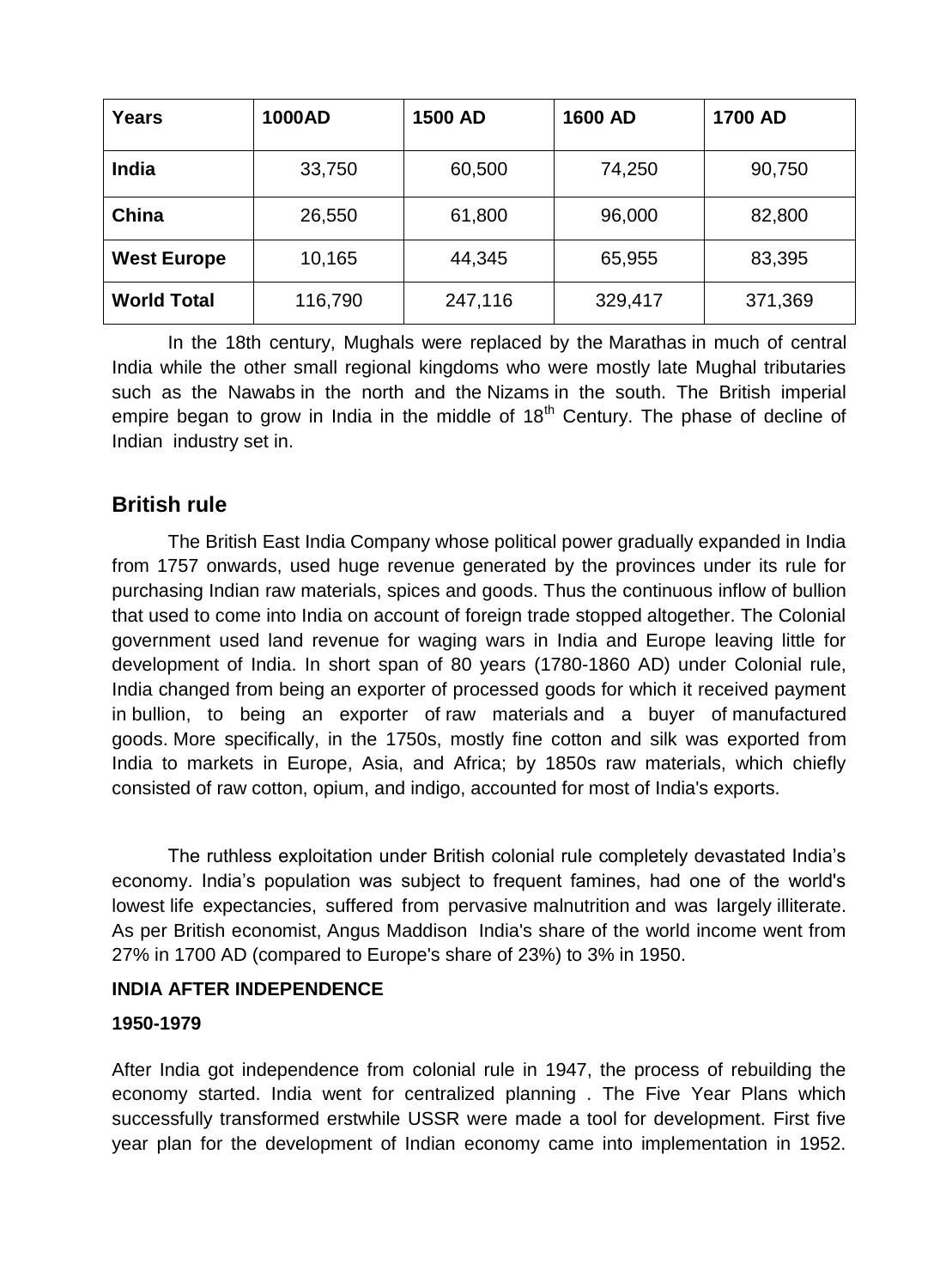Being largely a agrarian economy, investments were made in creation of irrigation facilities, construction of dams and laying infrastructure. Due importance was given to establishment of modern industries, modern scientific and technological institutes, development of space and nuclear programmes. However, despite all efforts on economic front, the country did not develop at rapid pace largely due to lack of capital formation, cold war politics, defense expenditure, and rise in population and inadequate infrastructure. From 1951 to 1979, the economy grew at an average rate of about 3.1 percent a year in constant prices, or at an annual rate of 1.0 percent per capita. During this period, industry grew at an average rate of 4.5 percent a year, compared with an annual average of 3.0 percent for agriculture.

#### **1980-1990**

The rate of growth improved in the 1980s. From FY 1980 to FY 1989, the economy grew at an annual rate of 5.5 percent, or 3.3 percent on a per capita basis. Industry grew at an annual rate of 6.6 percent and agriculture at a rate of 3.6 percent. A high rate of investment was a major factor in improved economic growth. Investment went from about 19 percent of GDP in the early 1970s to nearly 25 percent in the early 1980s. Private savings had financed most of India's investment, but by the mid-1980s further growth in private savings was difficult because they were already at quite a high level. As a result, during the late 1980s India relied increasingly on borrowing from foreign sources. This trend led to a balance of payments crisis in 1990; in order to receive new loans, the government had no choice but to agree to further measures of economic liberalization. This commitment to economic reform was reaffirmed by the government that came to power in June 1991.

#### **Liberalisation and its effects (1991 Onwards) :**

While commending his first budget in 1991 Dr Manmohan Singh had quoted Victor Hugo and said, "No power on earth can stop an idea whose time has come. The emergence of India as a major economic power in the world happens to be one such idea". Since then economy has progressed immensely with GDP progressing at the rate of 6-8% per annum. The GDP (nominal) has grown from US\$ 267.52 billion in 1992 to US\$ 1.85 trillion in 2012. India is third largest economy of the world and a preferred FDI destination. India"s foreign trade reached US\$ 785 billion in 2012. India"s major industries include information technology, telecommunications, textiles, chemicals, food processing, steel, transportation equipment, engineering goods, cement, mining, petroleum, machinery, software and pharmaceuticals. Major agricultural [products](http://en.wikipedia.org/wiki/Product_(business)) include rice, wheat, [oilseed,](http://en.wikipedia.org/wiki/Oilseed) cotton, jute, tea, sugarcane, potatoes, cattle, sheep, goats, poultry and fish. In 2011–2012, India's top five [trading partners](http://en.wikipedia.org/wiki/List_of_the_largest_trading_partners_of_India) are China, United Arab Emirates, United States, Saudi Arabia and Switzerland. The percentage share of various sectors in the economy in the year 2011-12 is given below. The high contribution of services and manufacturing sector indicates the huge progress made by Indian economy since its Independence when it was predominantly agrarian economy (59% in 1951).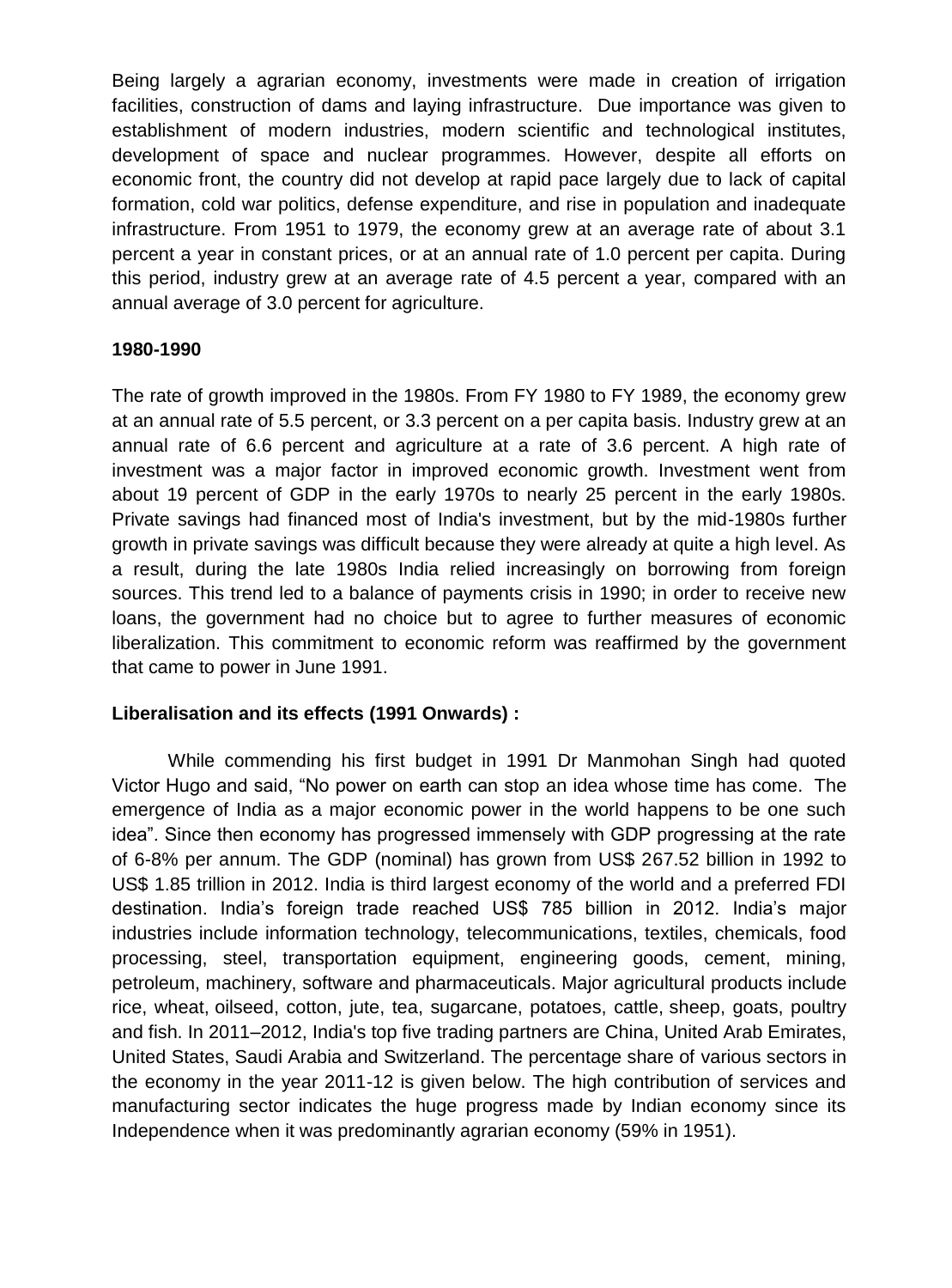| <b>Sectors</b>                           | Percentage Share in GDP in |         |  |
|------------------------------------------|----------------------------|---------|--|
|                                          | 1950-51                    | 2011-12 |  |
| <b>Primary Sector</b>                    | 59.0                       | 16.1    |  |
| <b>Secondary Sector</b>                  | 13.0                       | 24.9    |  |
| <b>Tertiary sector or Service Sector</b> | 28.0                       | 59.0    |  |

India is a leading country in services sector so much so that she is referred to as "the back office of the world". However, India has made significant progress in various spheres of science and technology over the years and can now take pride in having a strong network of S&T institutions, trained manpower and an innovative knowledge base. India has already become hub for manufacturing of small cars and engineering goods. The Government had devised the National Manufacturing Policy (NMP) in 2011 with an aim to enhance the share of manufacturing in India's GDP to 25 per cent and add at least 100 million jobs by 2025. India is poised to become the second largest economy in manufacturing by 2017, followed by Brazil as the third ranked country, according to consulting major Deloitte. The manufacturing exports from India could increase to about US\$ 300 billion by 2015, according to a report titled 'Made in India-the Next Big Manufacturing Export Story', jointly prepared by industry body CII and McKinsey. McKinsey analysis finds that rising demand in India, together with the multinationals" desire to diversify their production to include low-cost plants in countries other than China, could together help India"s manufacturing sector to grow six fold by 2025, to \$1 trillion, while creating up to 90 million domestic jobs.

India is one of the largest and fastest-growing markets for food and agricultural products in the world. India is the world's third largest producer of food. Agriculture accounts for about 16.1% of India"s GDP. India has emerged as the largest milk producing country, with annual milk production of over 100 million tonnes. This is expected to grow to 135 million tonnes by 2015. The Indian retail market for fresh fruit and vegetables is estimated at US\$35 billion. Organised retailing is US\$73 million and growing at a rate of 30 percent. India has vast resources of livestock, estimated at 485 million. In terms of population, India ranks first in buffaloes, second in cattle and goats, and third in sheep. According to a recent study by the Federation of Indian Chambers of Commerce and Industry (FICCI) and Ernst & Young, the India food industry is set to grow by 42.5% from US\$181 billion now to US\$ 258 billion by 2015 and by 76% to US\$ 318 billion by 2020.

#### **India: Global R&D Hub**

The Indian government has put in significant effort in last 50 years to develop the scientific and technical infrastructure of the country. With more than 250 universities, 1,500 research institutions and 10,428 higher -education institutes, India churns out 200,000 engineering graduates and another 300,000 technically trained graduates every year. Besides, another 2 million other graduates qualify out in India annually. The combination of state-of-the-art infrastructure and highly qualified manpower ensures that